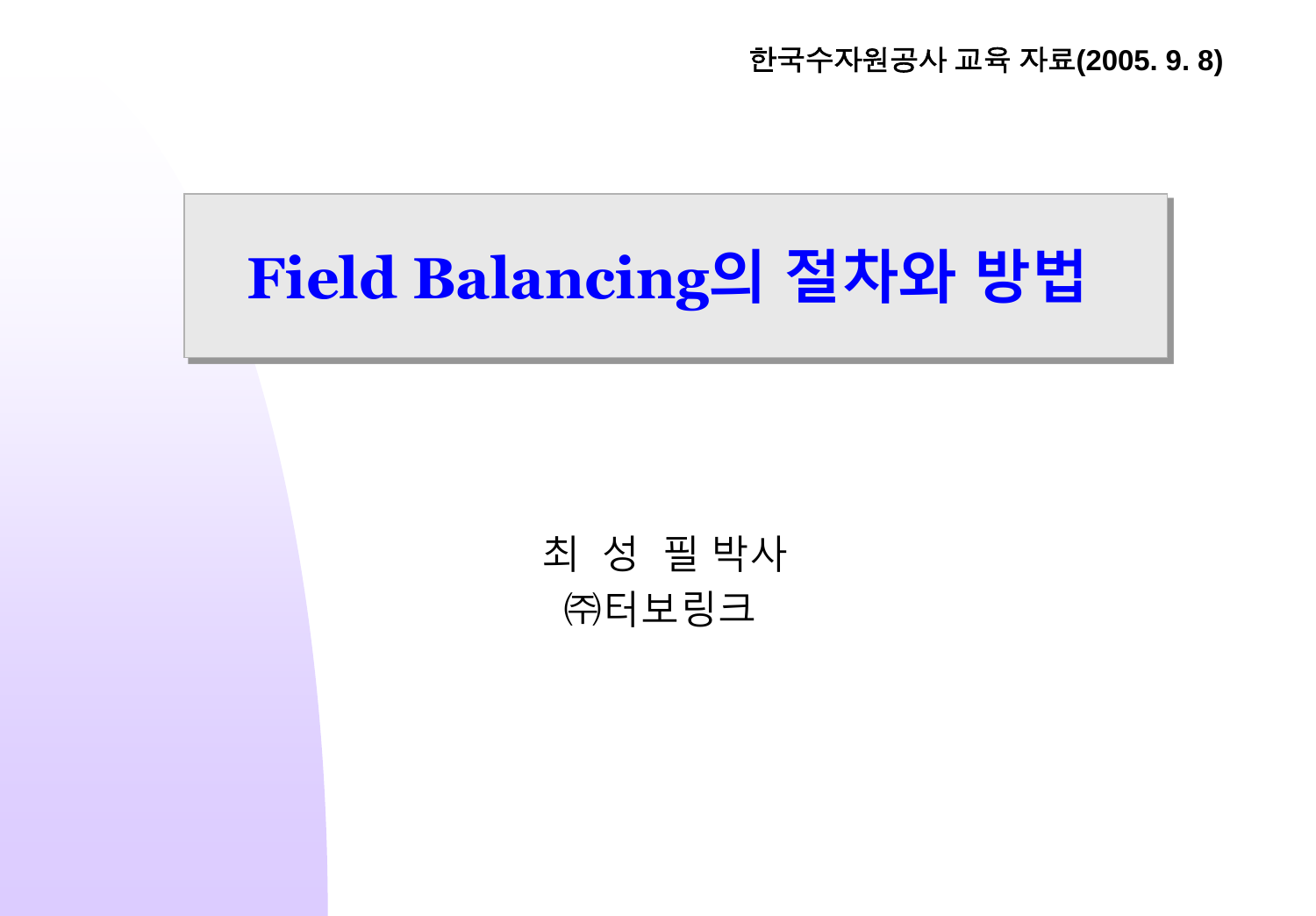### Balancing 이란?

#### **ISO 1925**

#### 회전체의 질량 분포를 조사하고 필요하다면 저널의 진동과 베어링의 작용력들이 운전속도에 대응하는 주파수에서 특정한 한계 내에 있도록 조정하는 절차



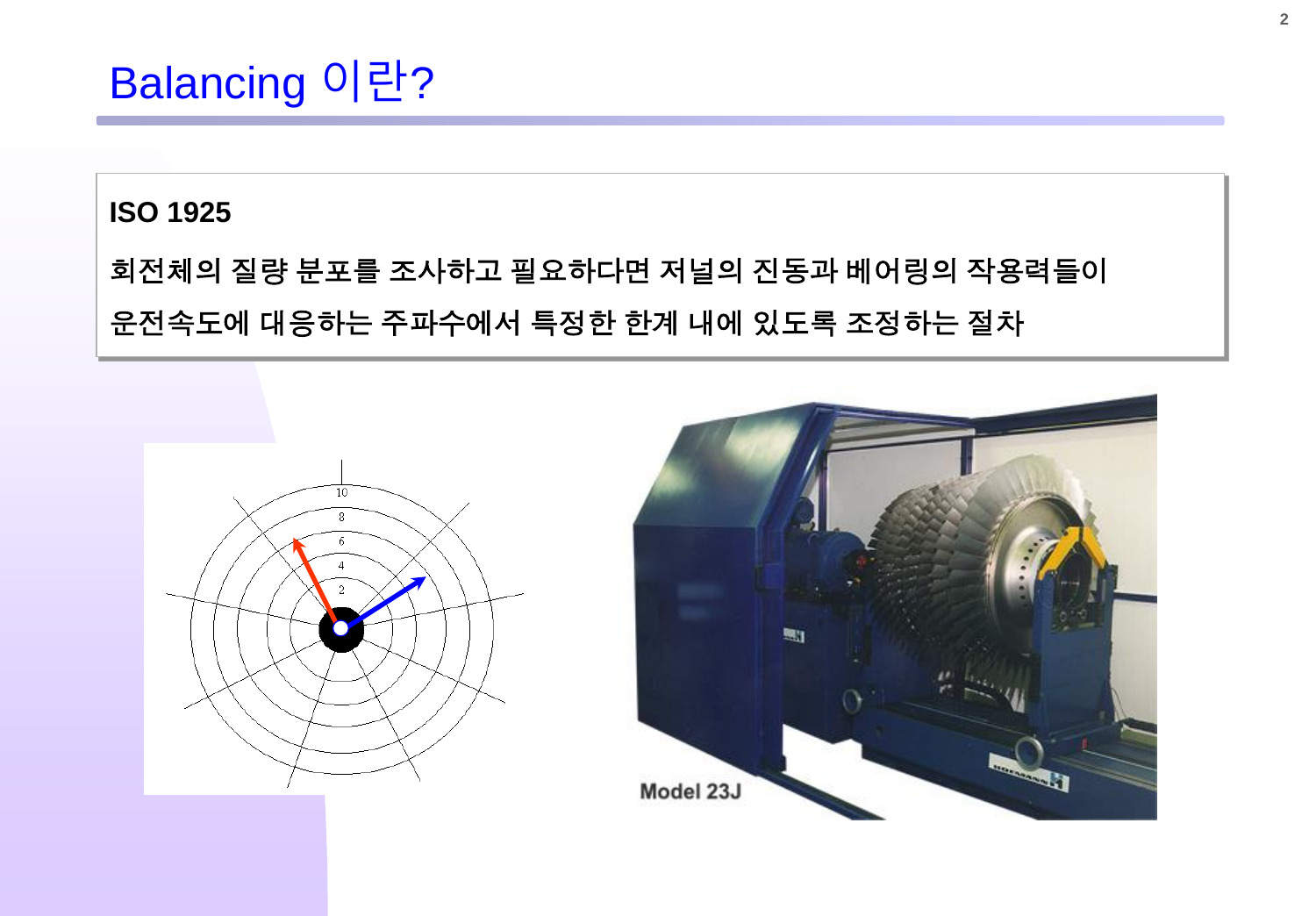### Balancing Machine

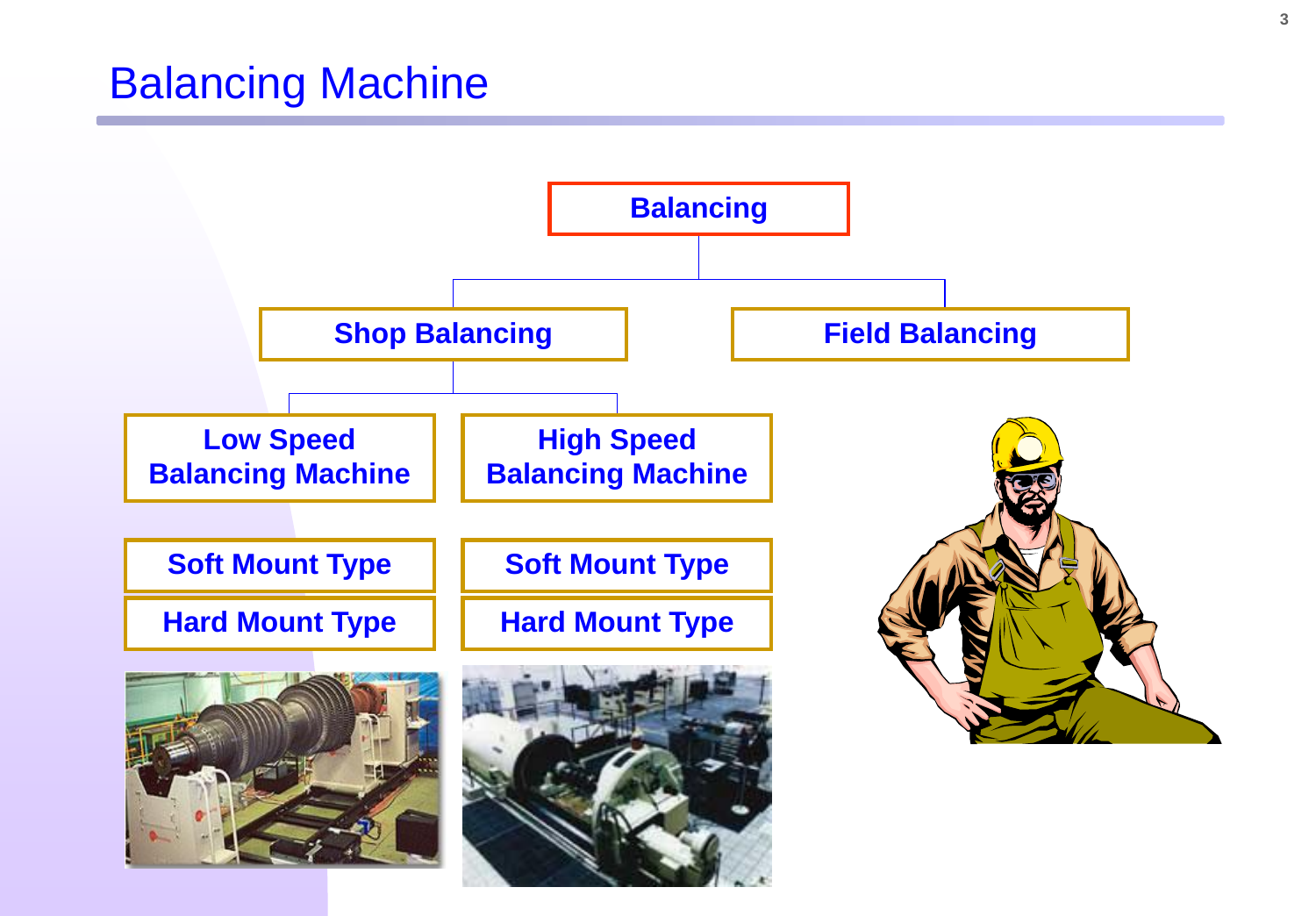### 불평형 원인

#### **Manufacturing (**제작**)**

- 소재 밀도(material density) 의 불균일
- 가공 정밀도
- 비대칭 형상
- Etc.
- **Assembly (**조립**)**
	- 조립 공차
- **Operation**
	- 부식
	- 이물질 부착

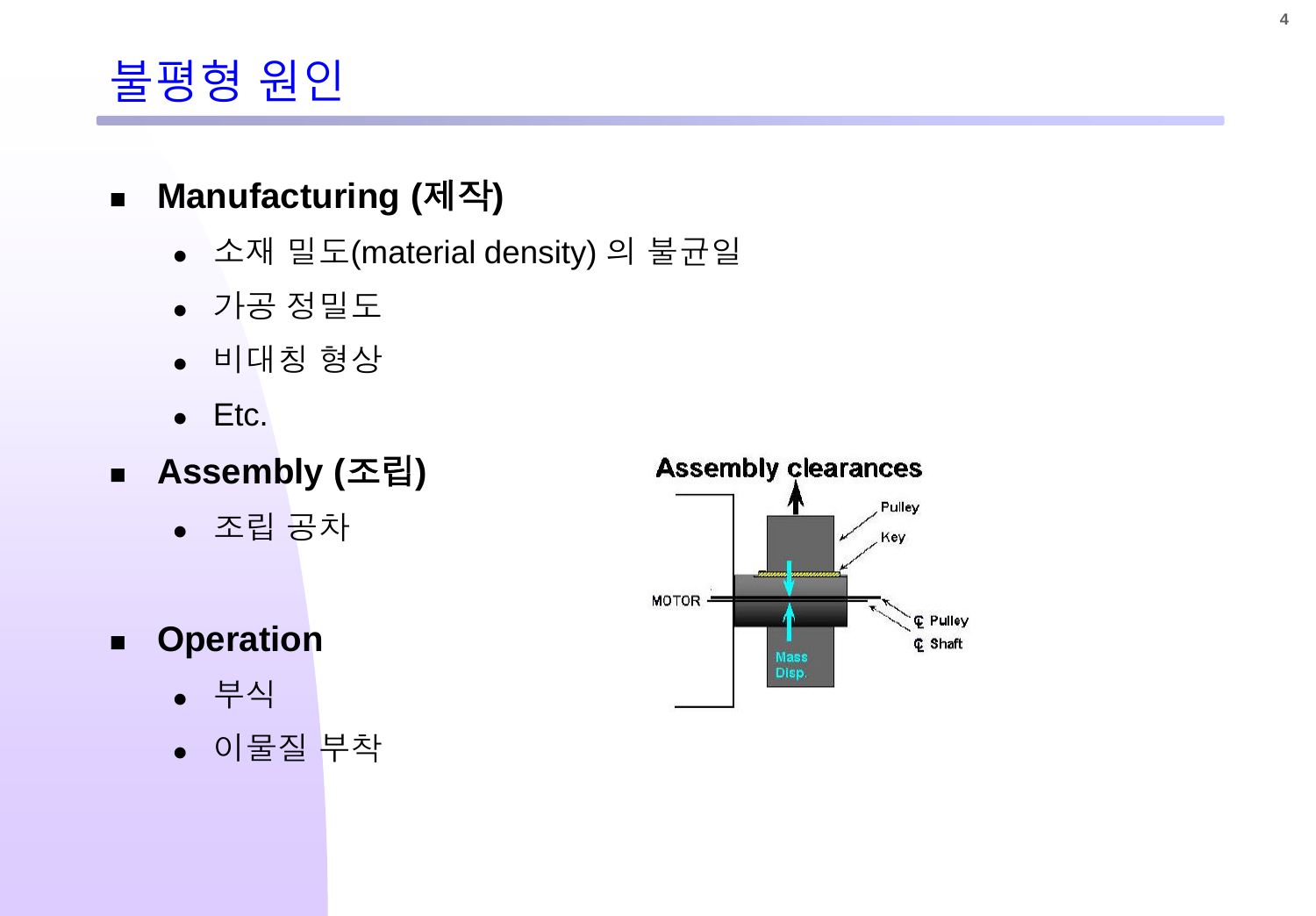### 회전체 분류(ISO)

- **Rigid Rotor(**강성 회전체**)**
	- 양면 밸런싱으로 수정가능한 로터로써, 로터의 최대 운전속도까지 승속하여도 잔류 불평형량이 변하지 않는 로터.
- **Flexible Rotor(**탄성 회전체**)**
	- Rigid Rotor를 제외한 모든 로터

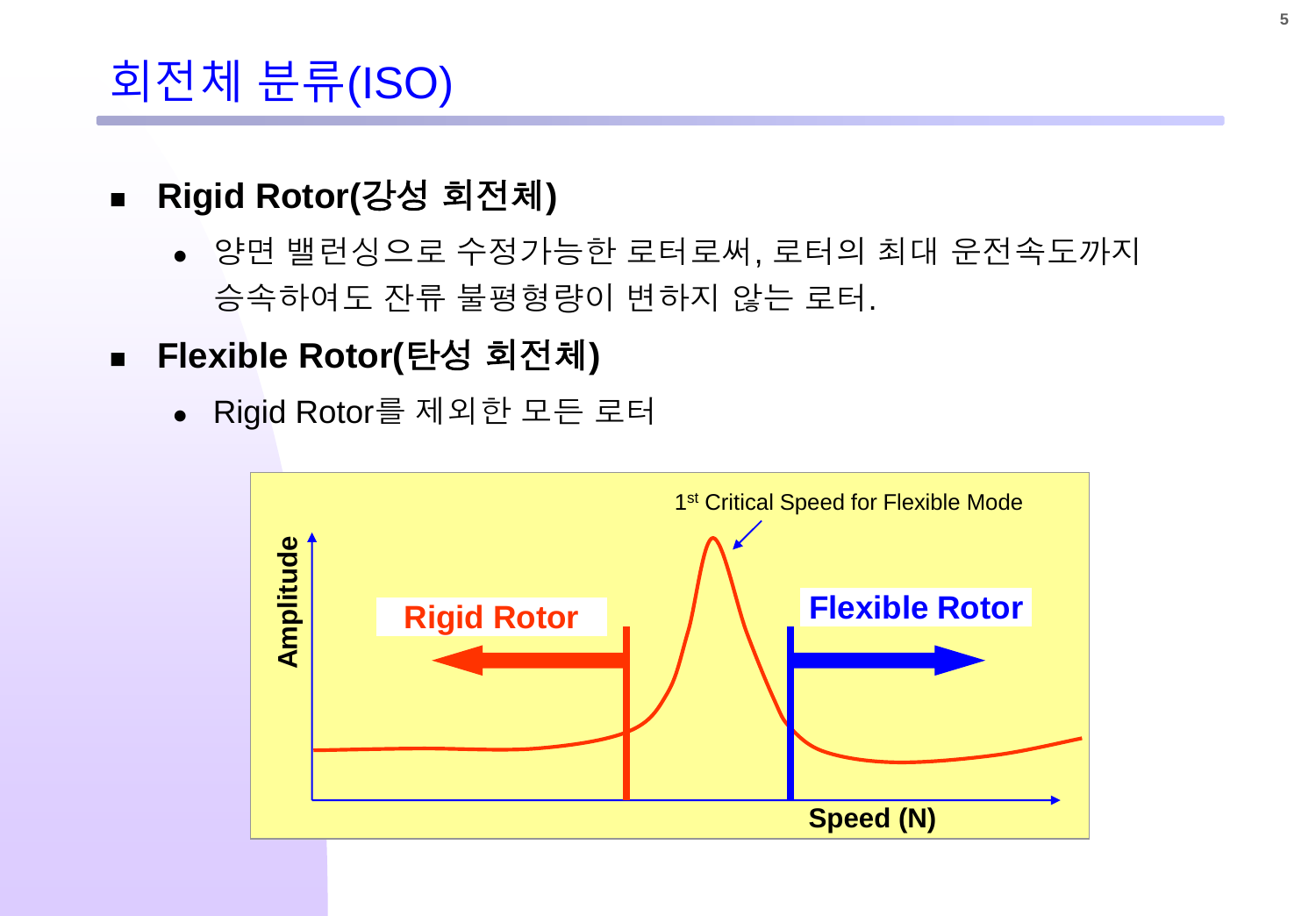### 밸런싱 용어

- **Unbalance**  $\blacksquare$ 
	- Unit: g-mm



 $r = distance from unbalance mass to shaft/rotor centerline (mm)$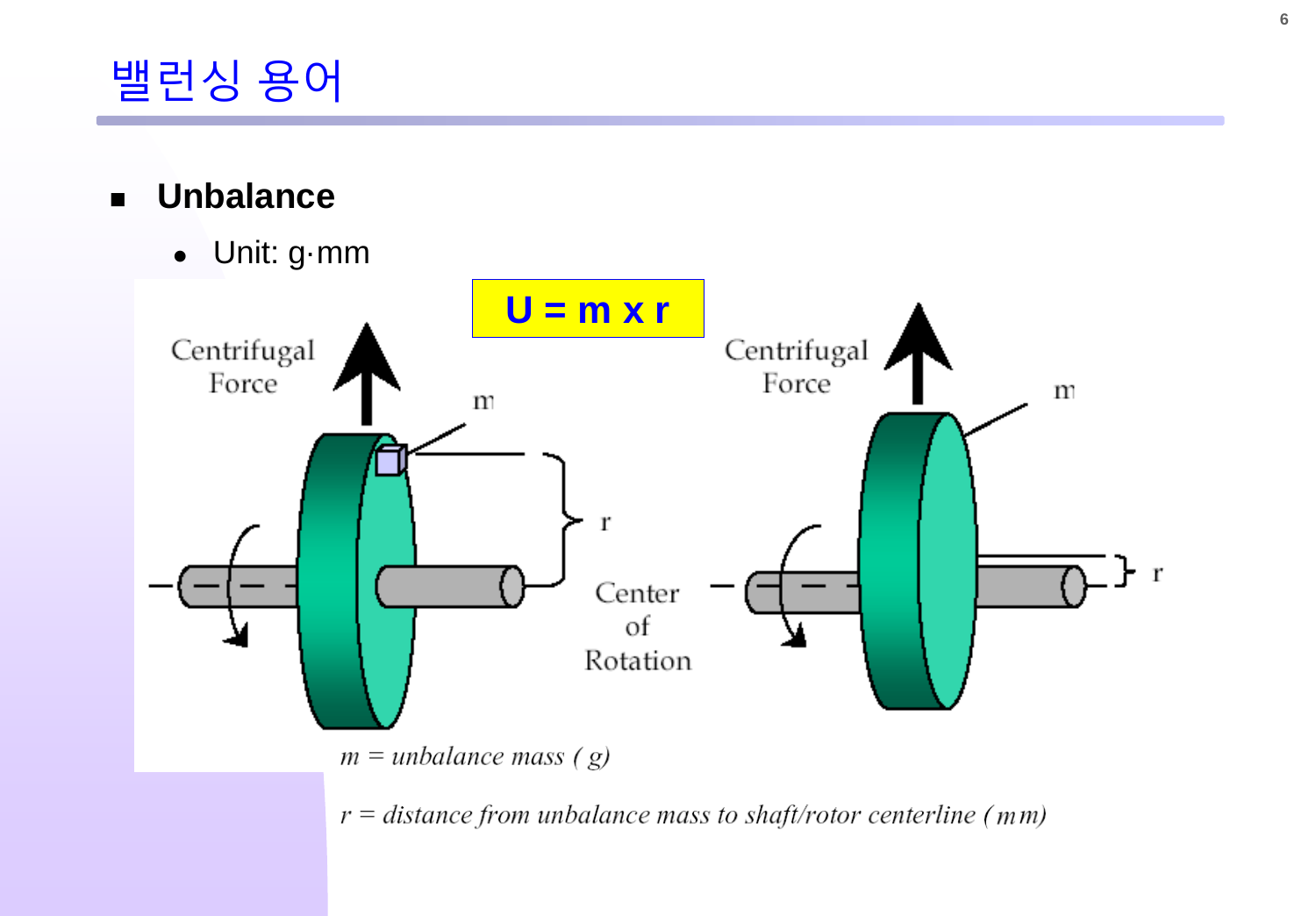### 밸런싱 용어

#### **Unbalance**

- Static Unbalance
- Couple Unbalance
- Dynamic Unbalance

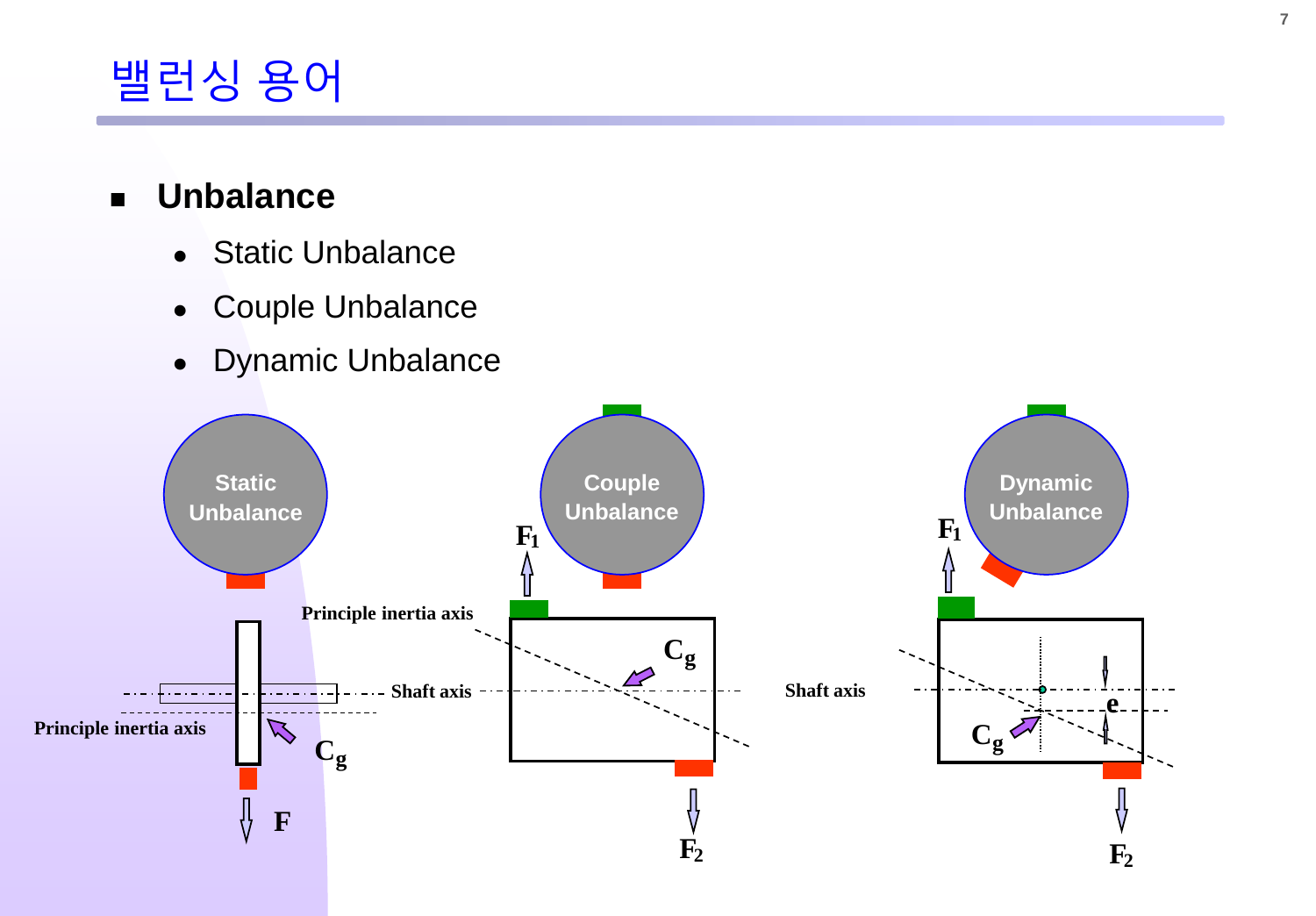## 허용잔류불평형

- **Balancing Grade for Rigid Rotor**
	- ISO 1940

API

$$
U_{\text{max}} = 6350 \frac{W}{N} \text{ [g·mm]}
$$
  
W = Journal static load [kg]  

$$
N = \text{Max. speed [rpm]}
$$

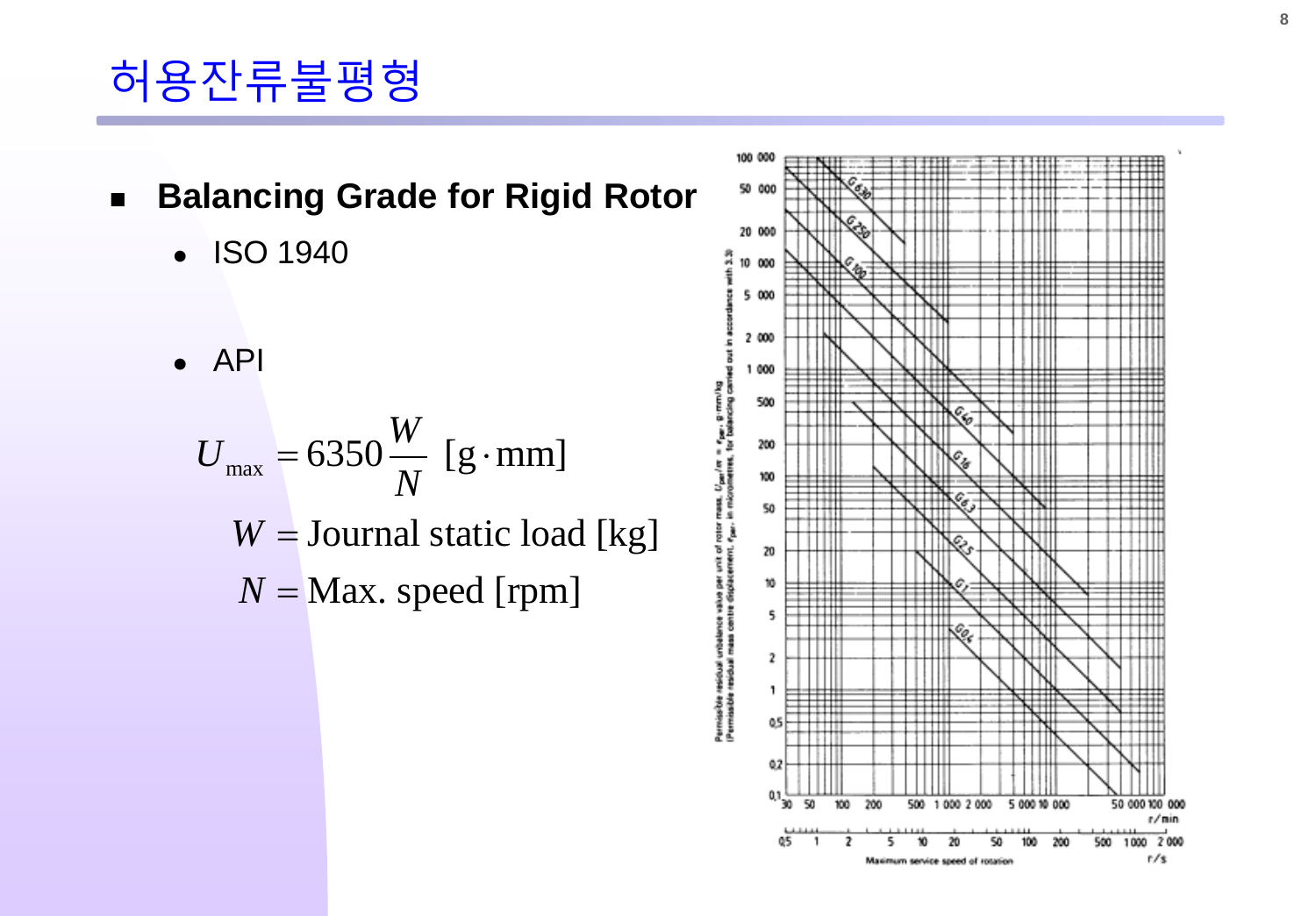### 허용잔류불평형

#### **Balancing Grade for Rigid Rotor**

• ISO 1940

| Grade | Application                                                                                                                                                                                                                                                                                                                              |  |  |  |
|-------|------------------------------------------------------------------------------------------------------------------------------------------------------------------------------------------------------------------------------------------------------------------------------------------------------------------------------------------|--|--|--|
| G 16  | Drive shafts (propeller shafts) with special requirements. Parts of crushing<br>machinery. Parts of agricultural machinery. Slurry or dredge pump impeller.<br>Individual components of engines (gas or diesel) for cars, trucks and locomotives.<br>Crankshaft drives of engines with six or more cylinders under special requirements. |  |  |  |
| G 6.3 | Parts or process plant machines. Fans. Fly wheels. Pump impellers. Machine tool<br>and general machinery parts. Normal electrical armatures. Individual components of<br>engines under special requirements Marine main turbine gears (merchant service).                                                                                |  |  |  |
| G 2.5 | Gas & steam turbines, including marine main turbines. Rigid turbo-generator rotors.<br>Turbo-compressors. Machine tool drives. Medium and large electrical armatures with<br>special requirements. Small electrical armatures. Turbine driven pumps.                                                                                     |  |  |  |
| G 1   | Grinding machine drives. Small electrical armatures with special requirements.                                                                                                                                                                                                                                                           |  |  |  |
| G 0.4 | Spindles, disks and armatures of precision grinders.                                                                                                                                                                                                                                                                                     |  |  |  |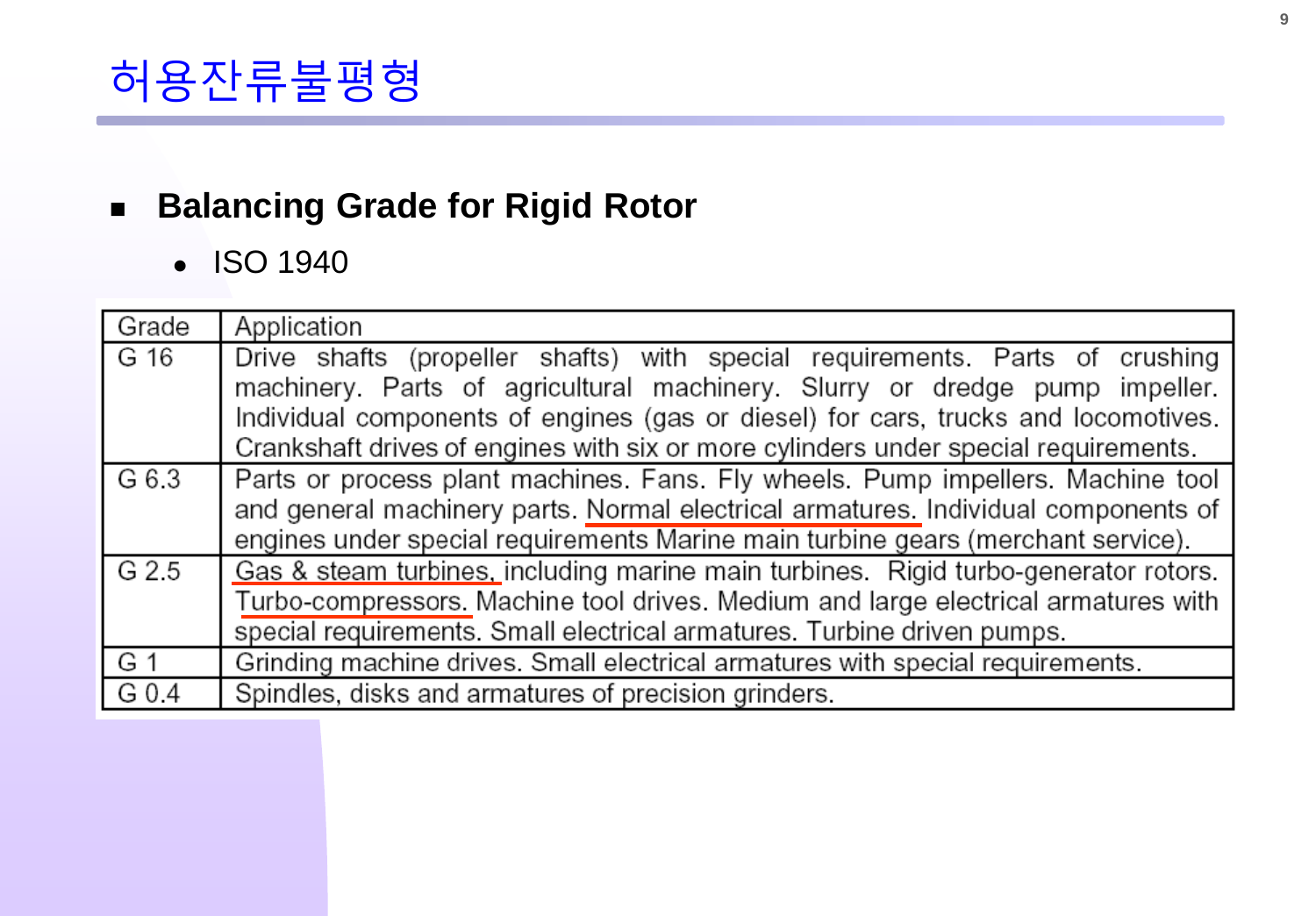### 허용잔류불평형

#### **Example for Turbine Rotor**

- Rotor Weight 400 kg
- Max. Speed 10,000 rpm
- **ISO 1940 G2.5**

$$
U_{\text{max}} = 2.4 \mu m \times 400 kg
$$

$$
= 960.0 \text{ [g·mm]}
$$

**API**

$$
U_{\text{max}} = 6350 \frac{200kg}{10000rpm}
$$

$$
= 127.0 \text{ [g·mm]}
$$

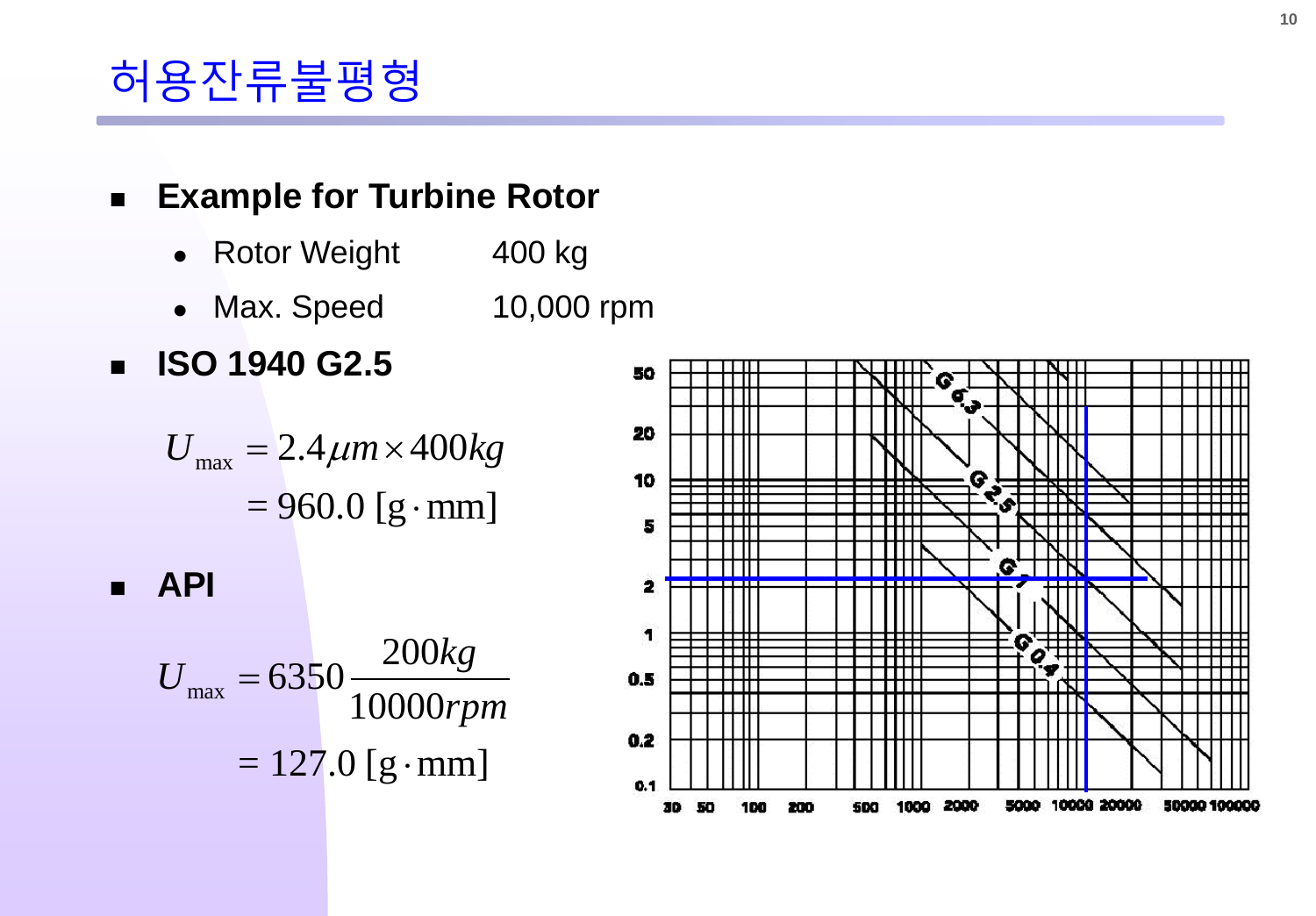### 밸런싱 방법

#### **Graphic Method: Single Plane**

- Vector method
- 4 Run method
- Static couple method

#### **Influence Coefficient Method: Multi Plane**

- Standard influence coefficient method
- Least square influence coefficient method

#### **Modal Method**

Critical speed mode shape, Modal influence balancing coefficients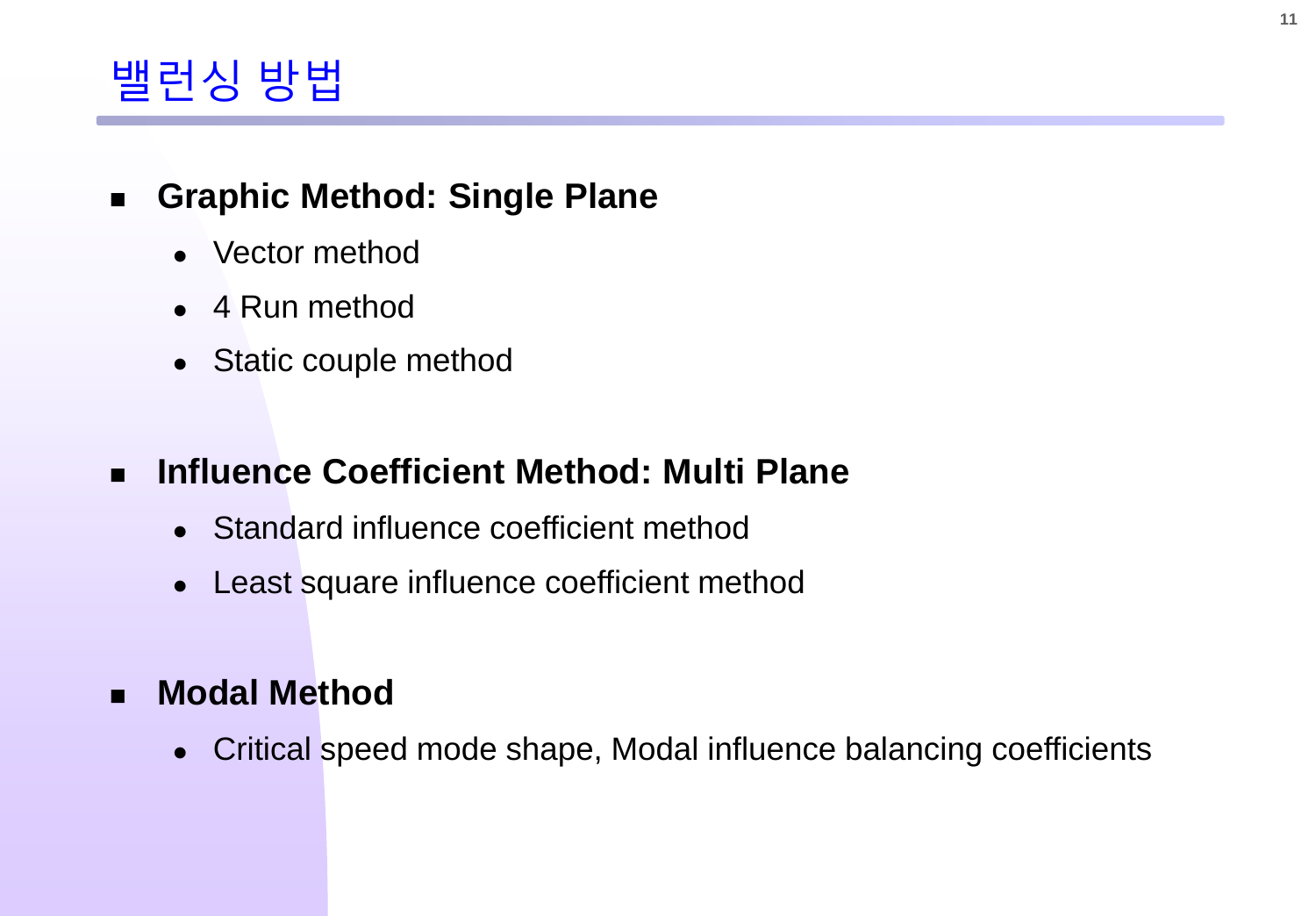#### **Phase Angle**

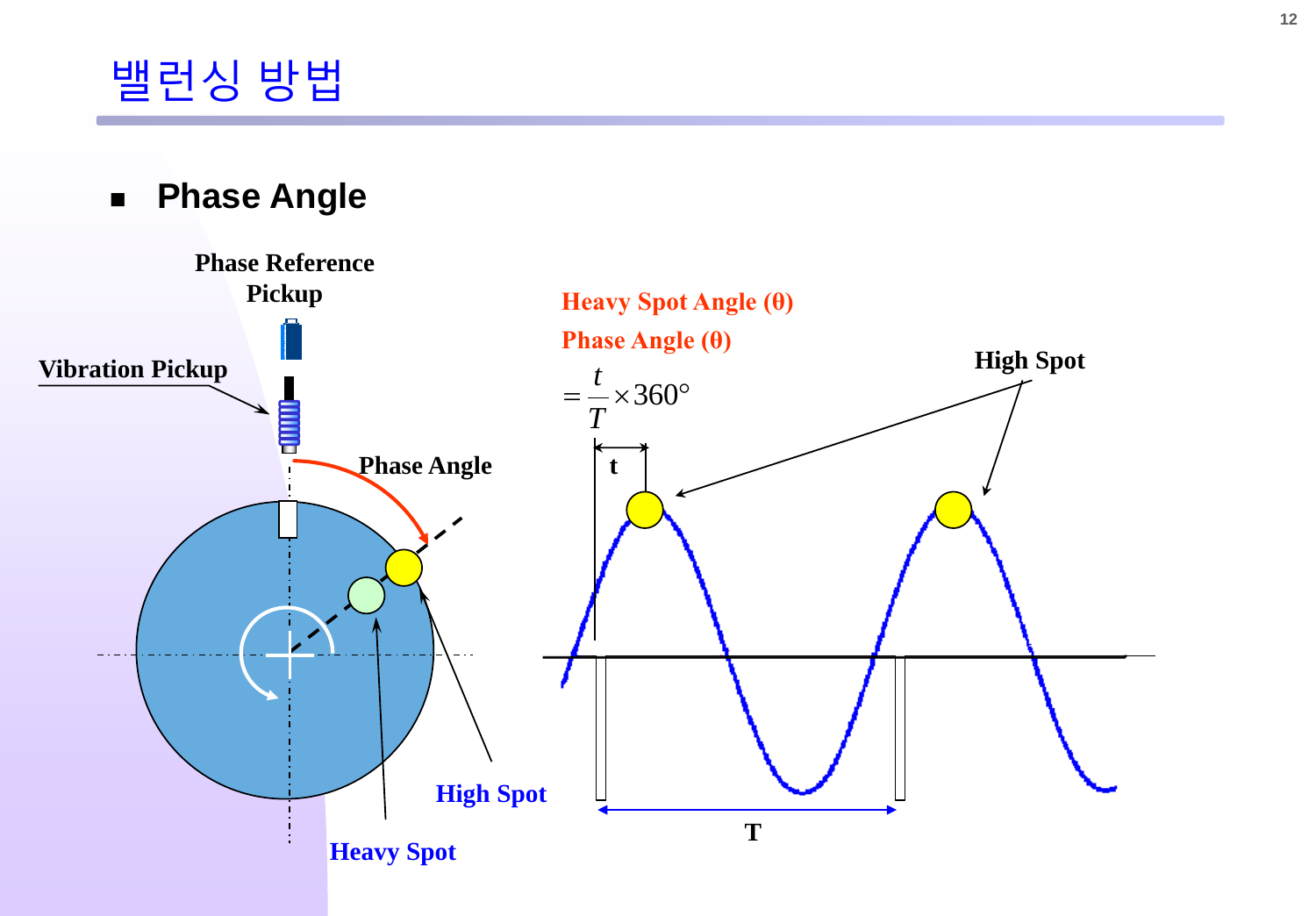### 밸런싱 방법

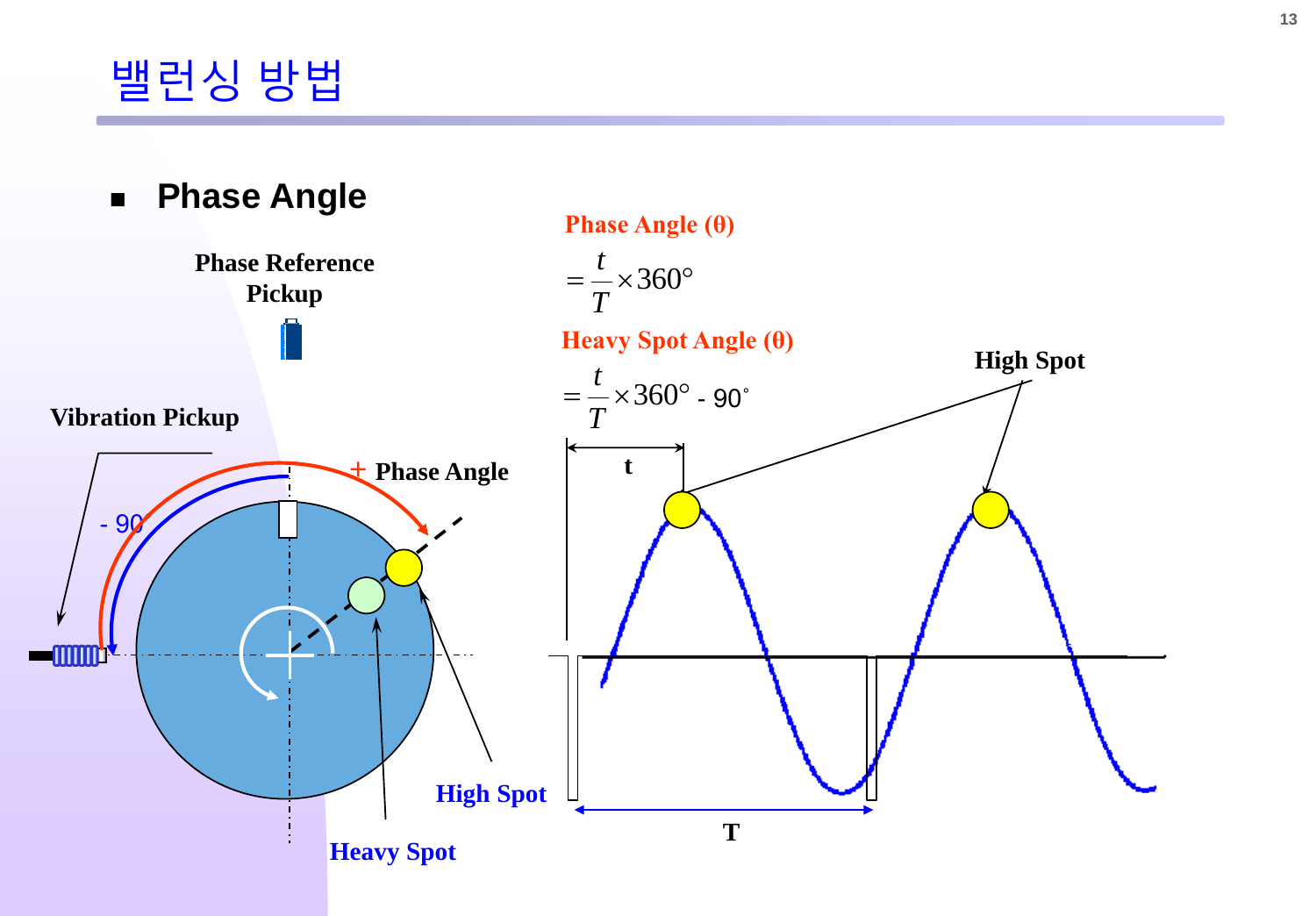### 밸런싱 방법(Single plane)

**Vector Method**

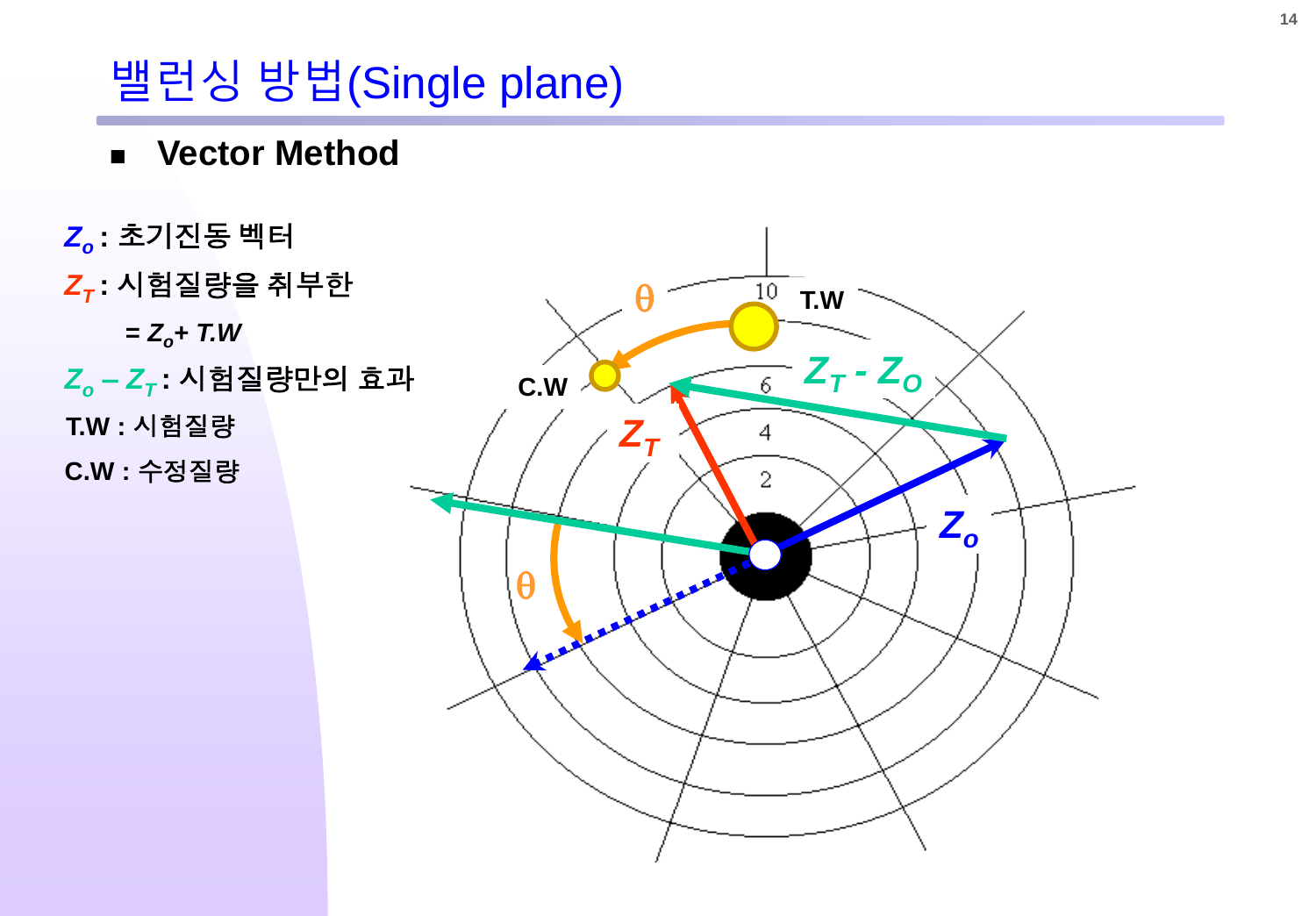### 밸런싱 방법(Single plane)

**Vector Method**

$$
Z_0 = a \cdot U_0
$$
  
\n
$$
Z_T = a \cdot (U_0 + U_T)
$$
  
\n
$$
= a \cdot U_0 + a \cdot U_T
$$
  
\n
$$
= Z_0 + a \cdot U_T
$$
  
\n
$$
U_0 = \frac{a \cdot U_T}{Z_T - Z_0}
$$

 $\overline{Z}_0$  =  $\,$  초기 진동 벡터  $\text{\sf Z}_{_{T}}=\text{\sf Z}$  시험 질량을 취부한 진동 벡터  $\overline{U}_0 =$  초기 불평형량  $\overline{U}_T^{}(W_T^{}) =~$  시험 질량을 취부한 불평형량  $a =$  영향계수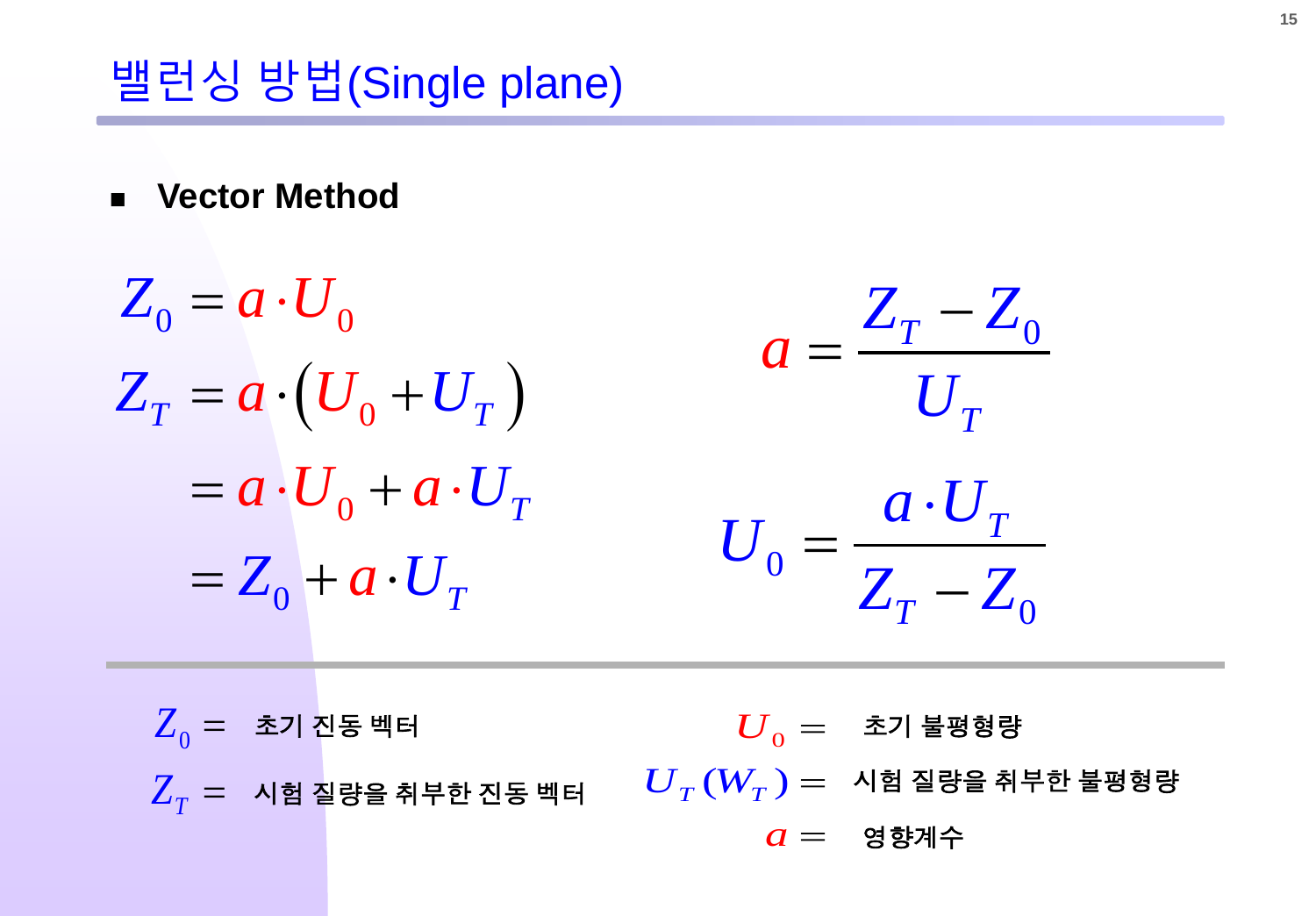### 밸런싱 방법(Single plane)

 **Vector Method**  $Z_0 = 25 \square 95^{\circ}$  $Z_T = 30 \square 175^{\circ}$  $W_r = 35 \square 220^{\circ}$  $m_T = 10 g \Box 180^\circ$ <br>  $Z_T = 30 \Box 175^\circ$ <br>  $W_T = 35 \Box 220^\circ$  $10g : 35 \mu m = m_c : 25 \mu m$  $10 g \times 25$  $\frac{c}{35}$  $= 7.14g \Box m_c$  $g \times 25 \mu m$ *m m*  $\mu$  $\mu$ i  $\times$ =  $55 \mu m$ <br>=  $7.14 g \Box m_c$ <br> $\angle m_c - \angle m_T = \angle (-Z_0) - \angle W_T$ 



$$
m_{C}=7.14g\Box 235
$$

0 <sub>0</sub>) –  $\angle W_T$ <br><sub>0</sub>) –  $\angle W_T$  = 180<sup>0</sup> + (95<sup>0</sup> + 180<sup>0</sup>) – 220<sup>0</sup> = 235<sup>0</sup>  $m_c = 7.14 g \square m_c$ <br>  $\angle m_c - \angle m_T = \angle (-Z_0) - \angle W_T$ <br>  $\angle m_c = \angle m_T + \angle (-Z_0) - \angle W_T = 180^\circ + (95^\circ + 180^\circ) - 220^\circ = 235^\circ$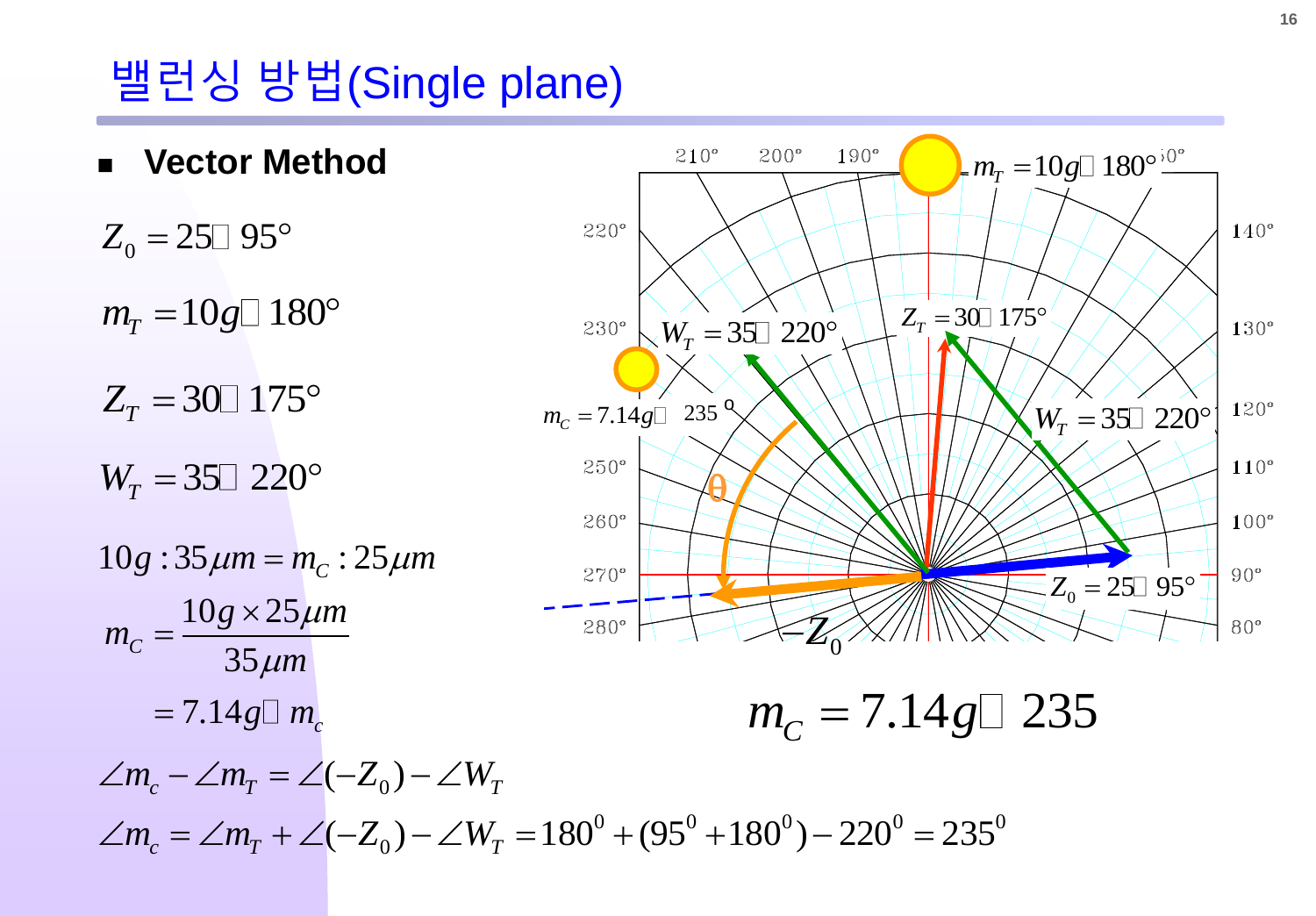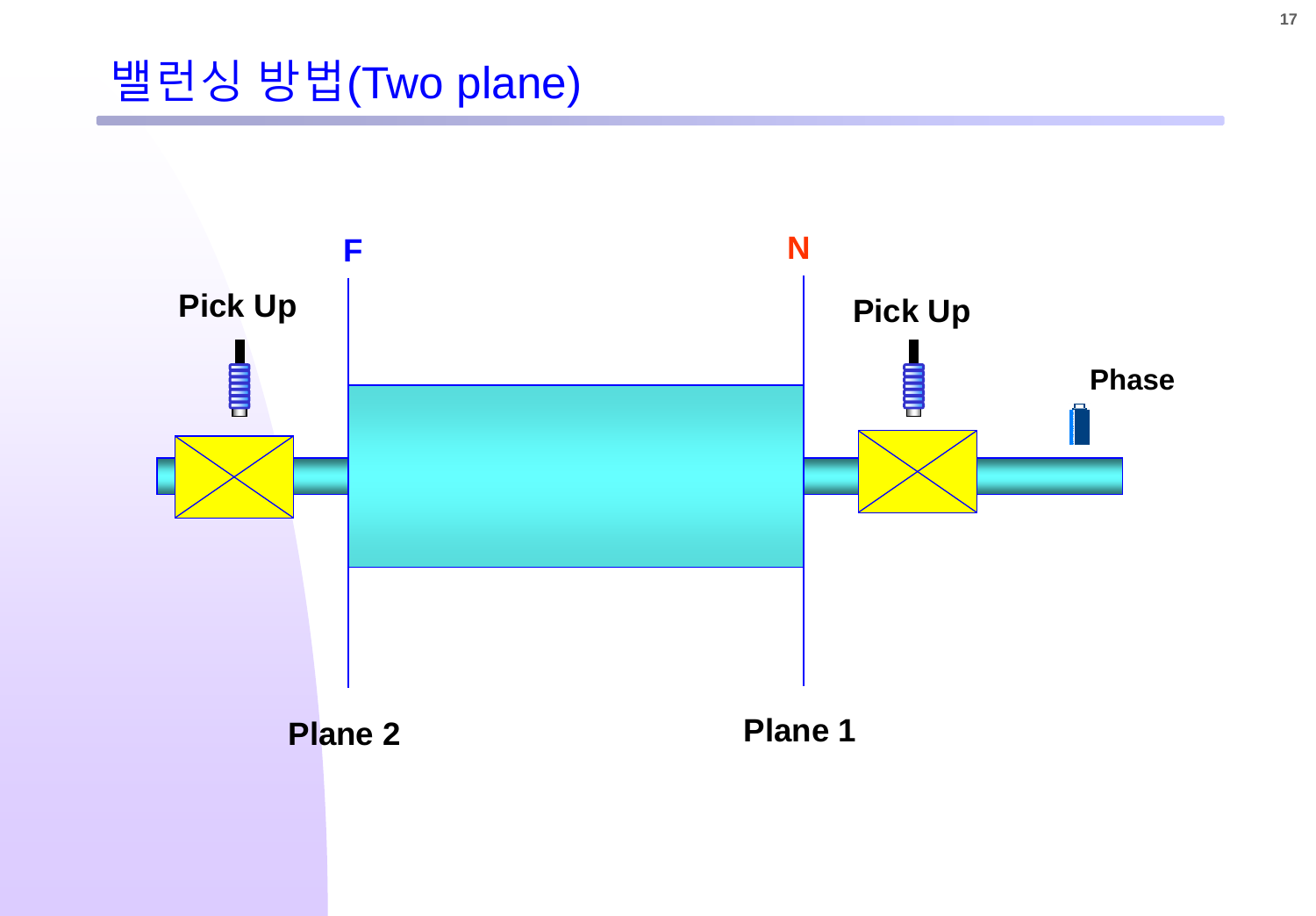### **Initial vibration**

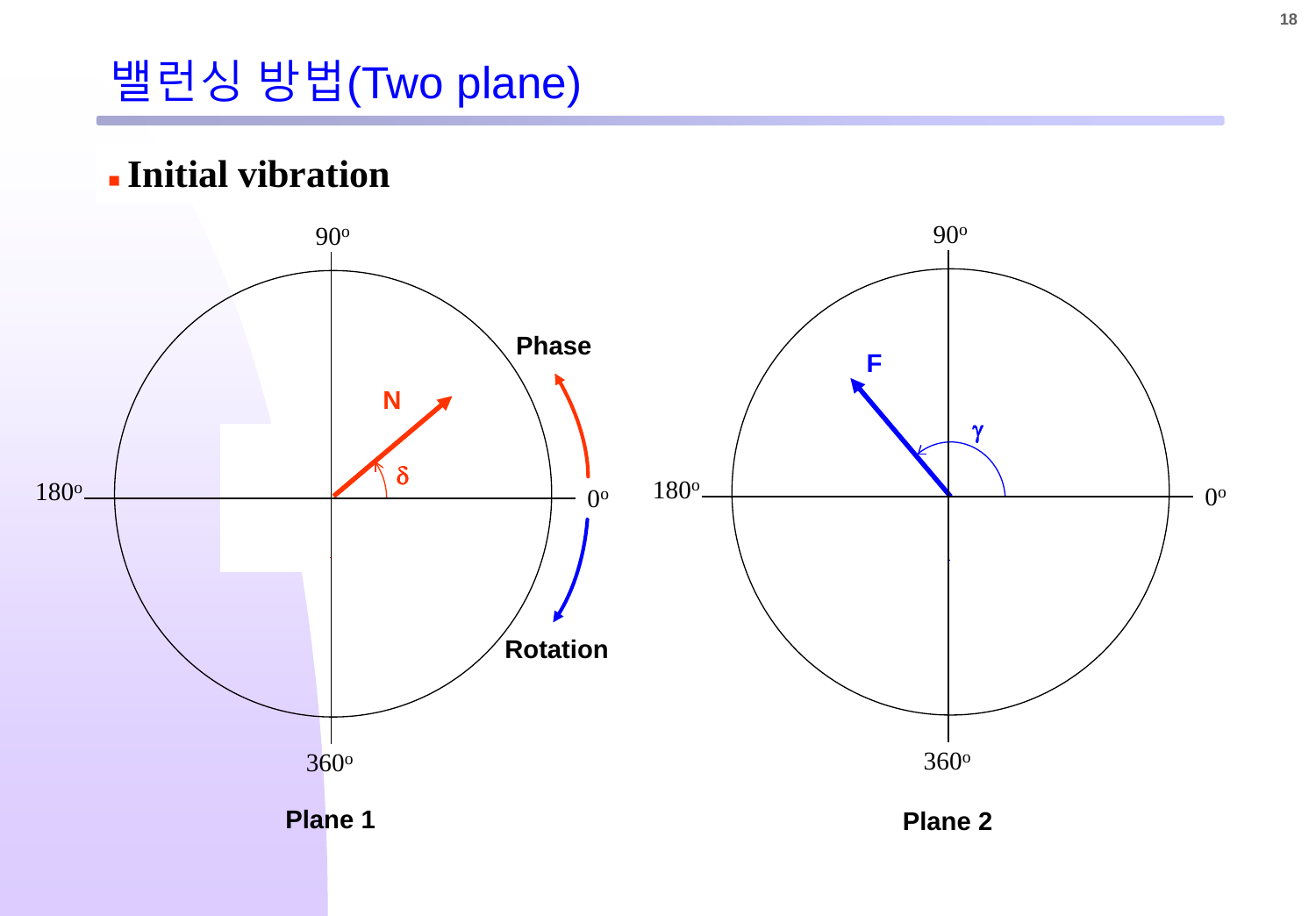#### - Trial weight - plane 1

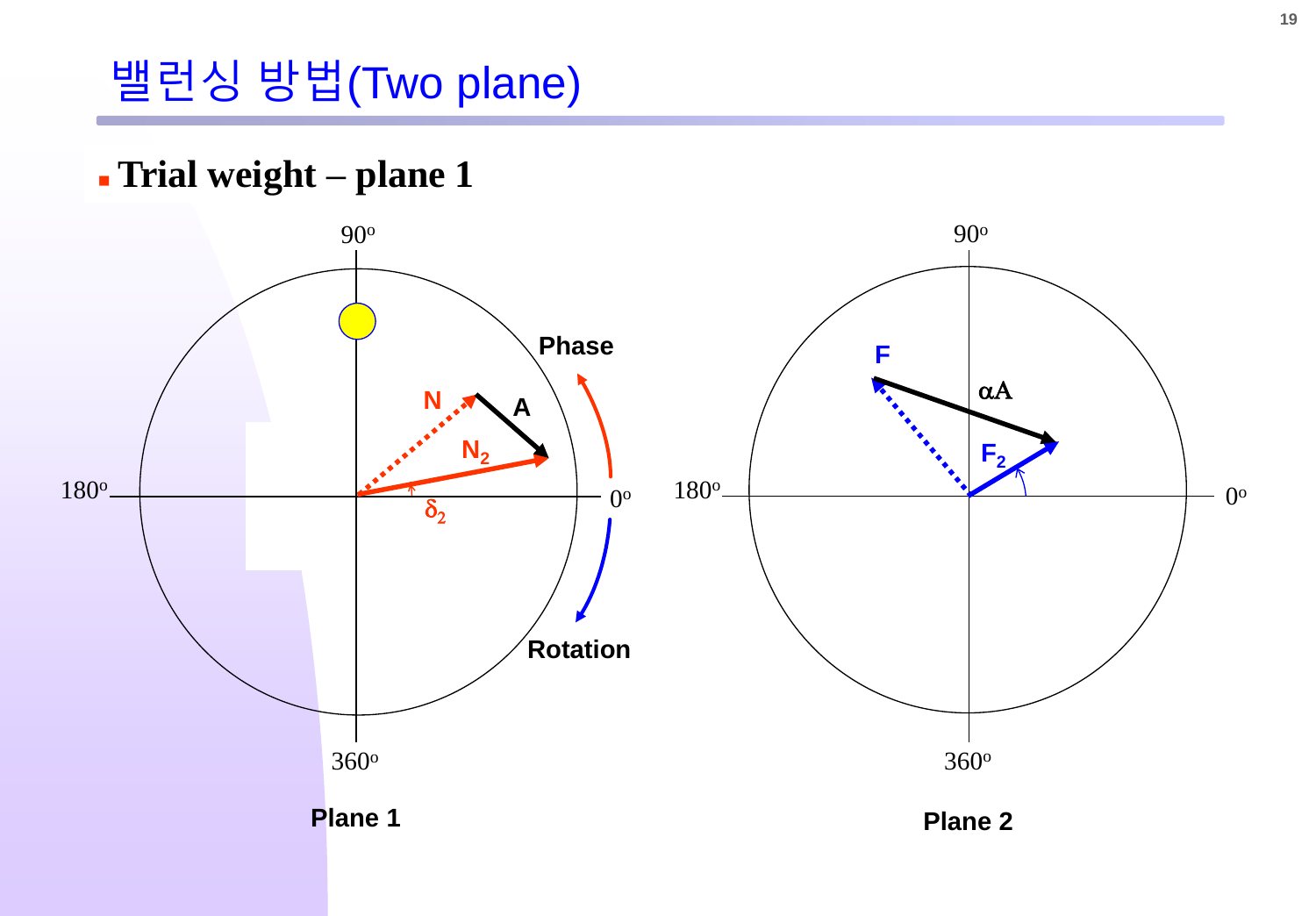#### - Trial weight - plane 2

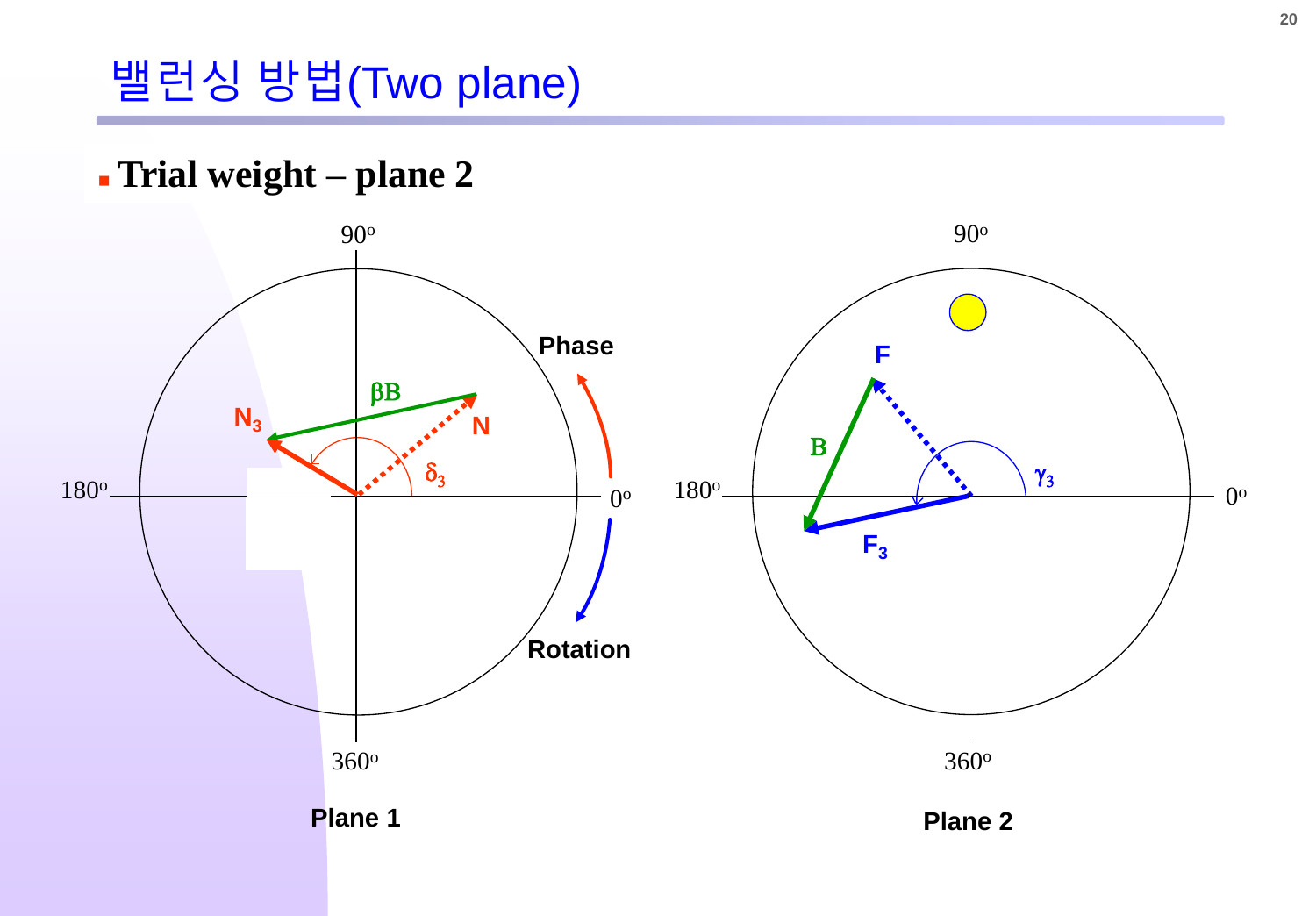#### **Trial weight – plane 2**

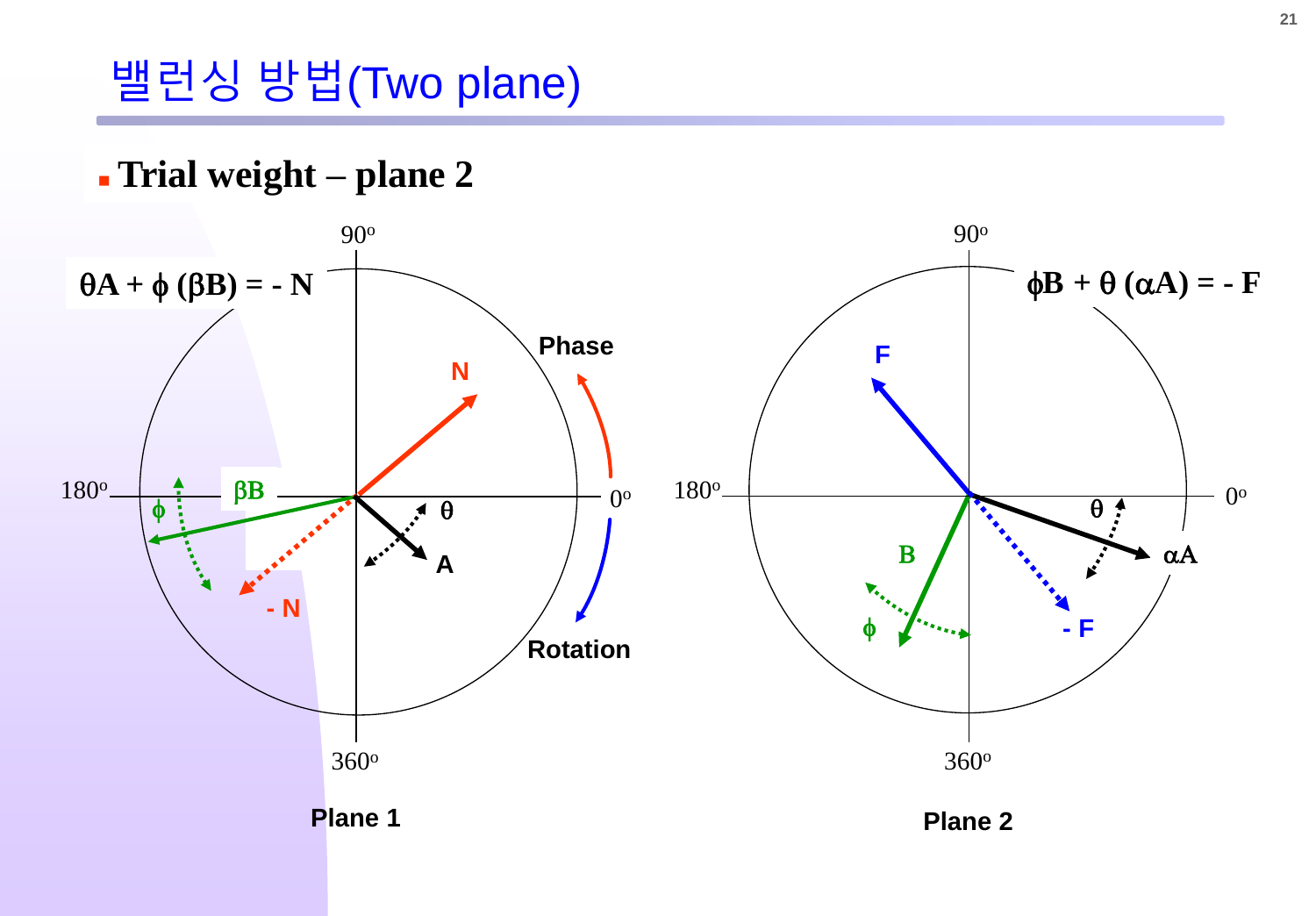### 밸런싱 방법

**Static/Couple Method**

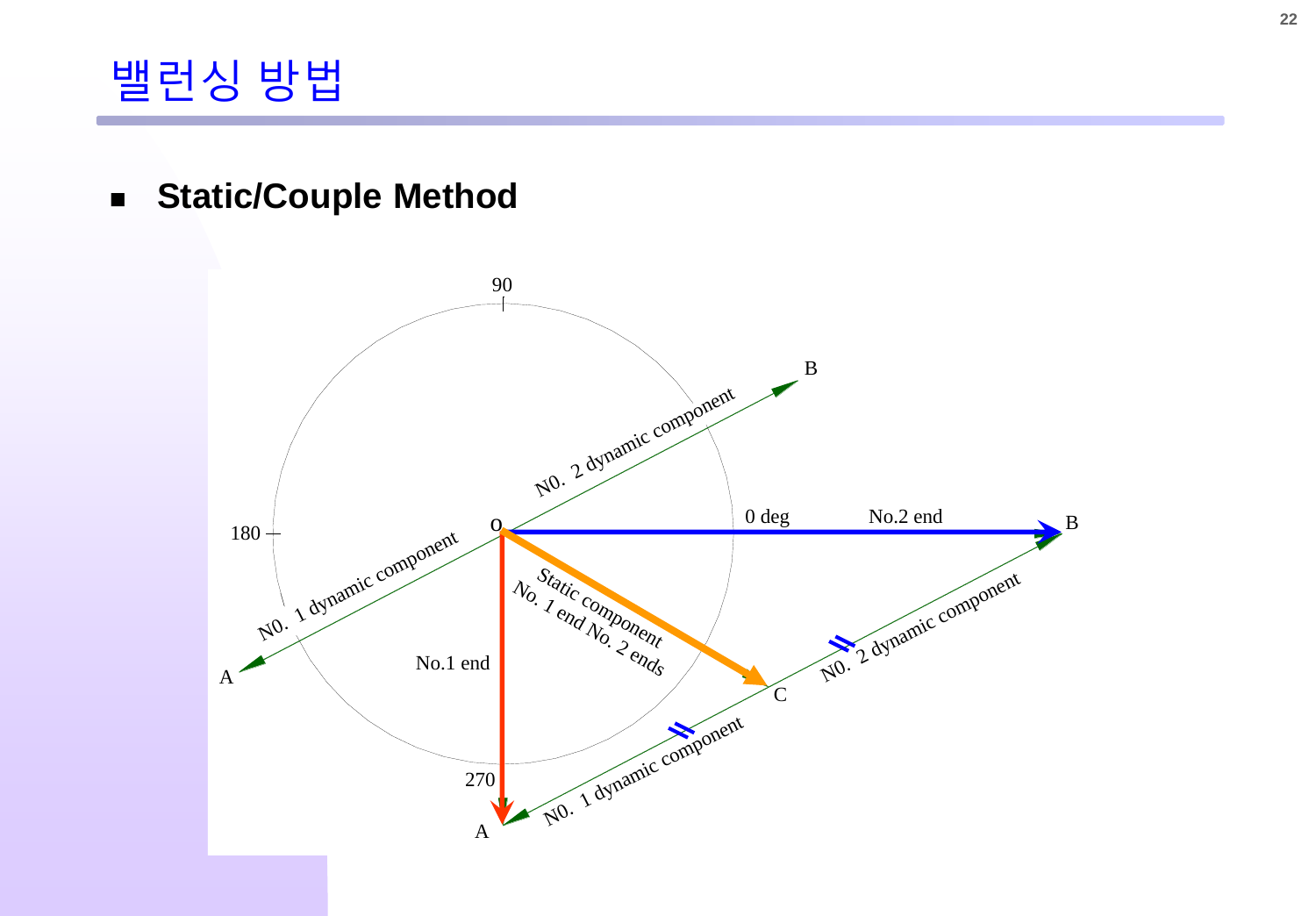

#### **Modal Balancing**

- Mode Shape
- Modal Distribution

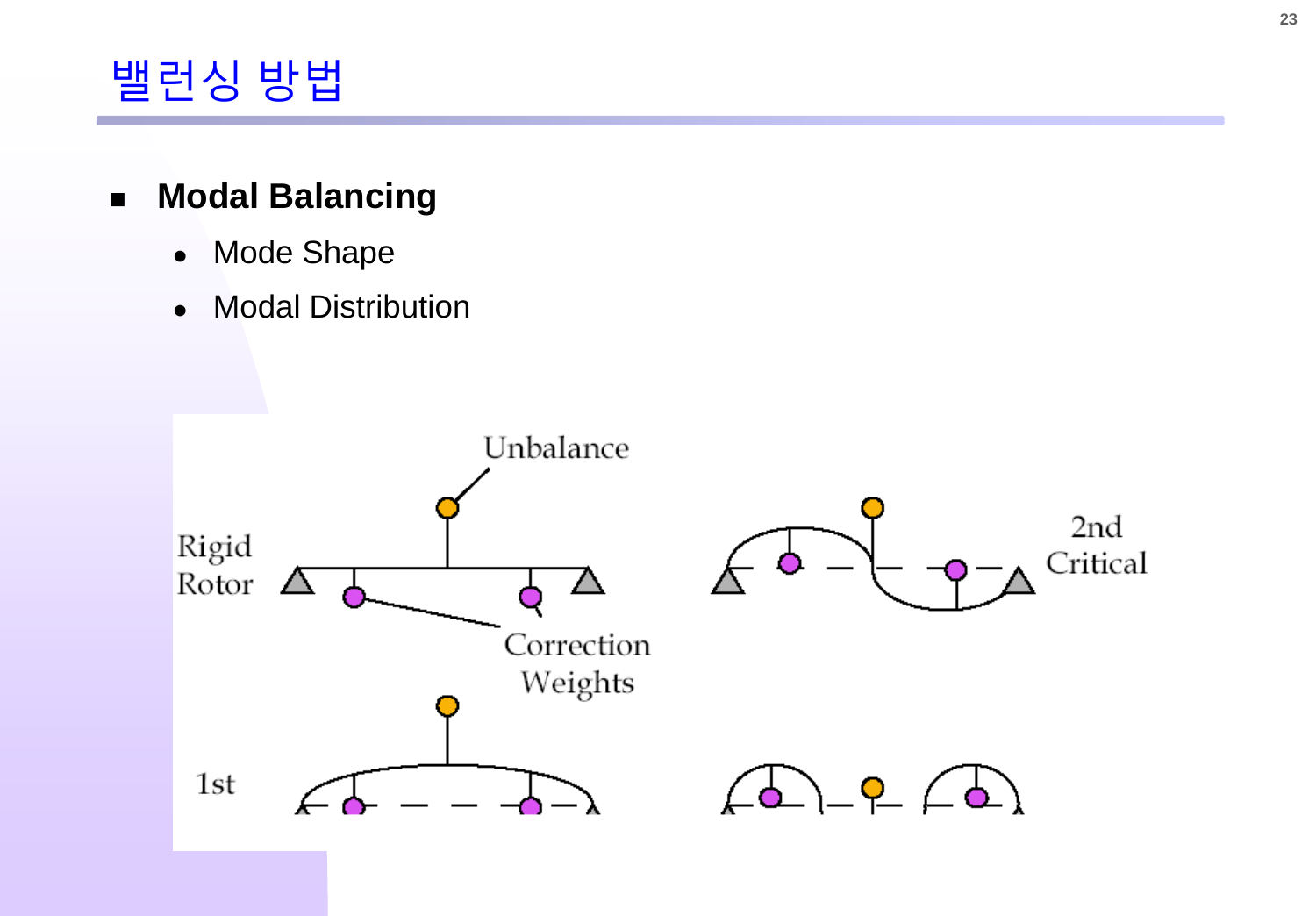#### **F** Input Module

| <b>Setup - Basic Configuration</b>              |                                             |
|-------------------------------------------------|---------------------------------------------|
| Influence coefficient data option :             | No, I will not use it $\blacktriangleright$ |
| Number of measured point:                       | 7                                           |
| Number of plane:                                | 4                                           |
| Number of measuring speed:                      | 5                                           |
| Number of hole:                                 | 12                                          |
| <b>Comments</b><br>This is a first sample data, | Operating Speed >>>                         |
| none                                            |                                             |
| none                                            |                                             |
|                                                 | Cancel                                      |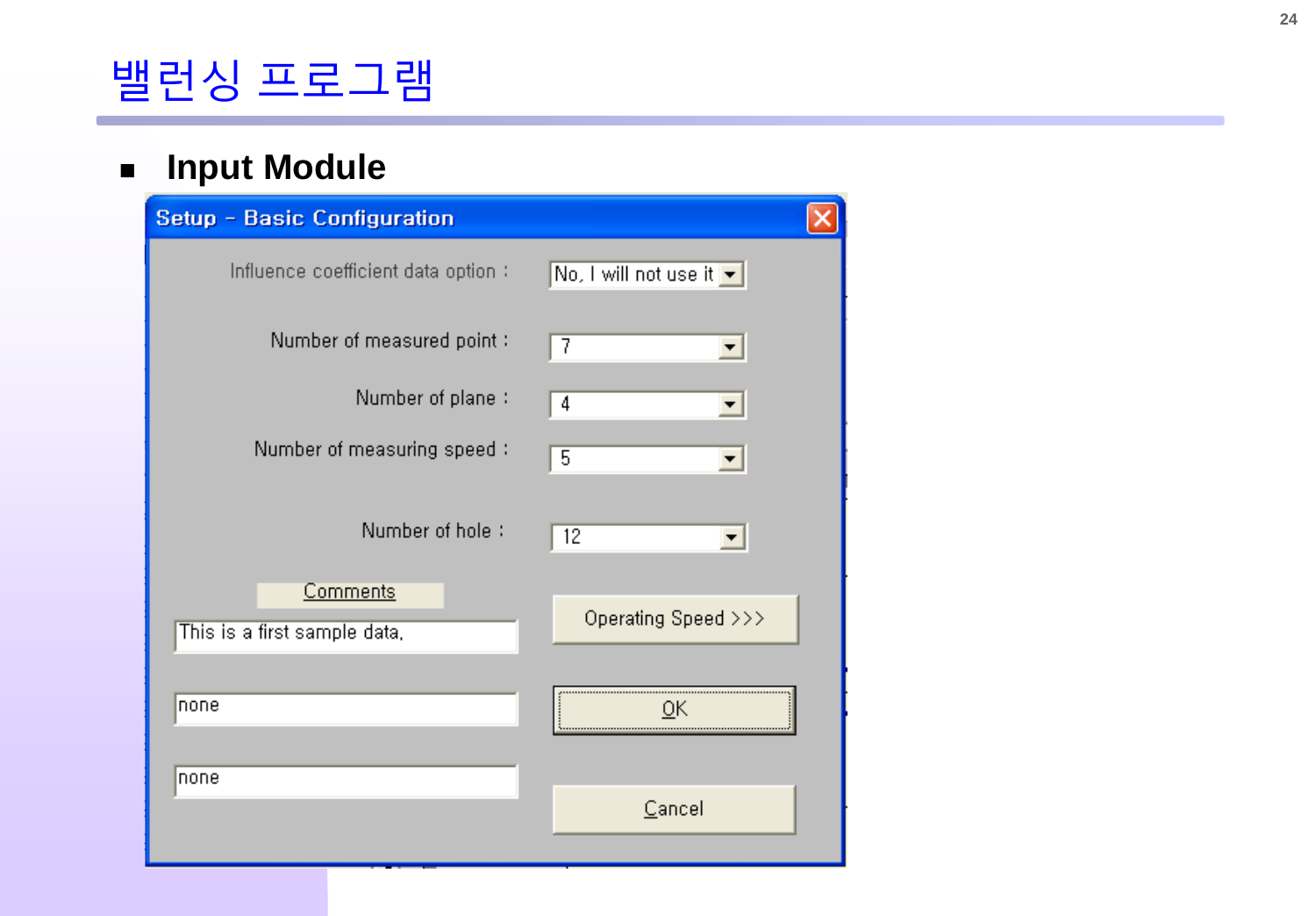#### **F** Input Module

#### **Smart Editor - Initial Vibration**

| Measuring    | Measured | Vibration |              |  |
|--------------|----------|-----------|--------------|--|
| <b>Speed</b> | Point    | Magnitude | <b>Phase</b> |  |
| 999          | #1       | 5.330     | 278,000      |  |
|              | #2       | 2.278     | 84.000       |  |
|              | #3       | 0.933     | 266,000      |  |
|              | #4       | 2.752     | 48.000       |  |
|              | #5       | 1.838     | 253.000      |  |
|              | #6       | 0.007     | 127.000      |  |
|              | #7       | 0.007     | 115,000      |  |
| 1849         | #1       | 21.800    | 152.000      |  |
|              | #2       | 39.640    | 331.000      |  |
|              | #3       | 23.820    | 265.000      |  |
|              | . .      | 10.190    | anc non      |  |

| Influence Coefficient Info >>> |
|--------------------------------|
|                                |
|                                |
|                                |
|                                |
| QK                             |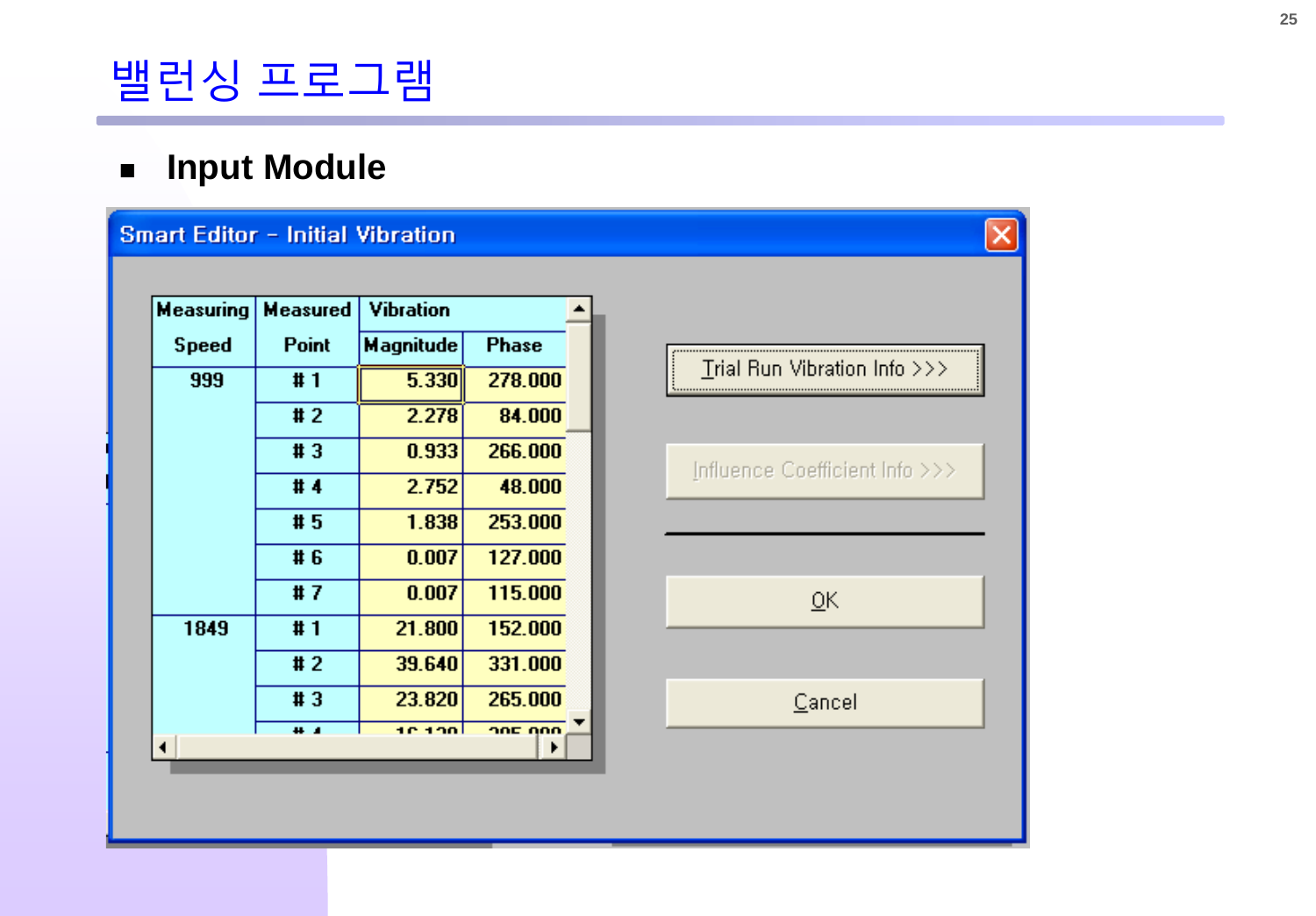#### **Input Module**

#### Smart Editor - Trial Run Vibration

| <b>Measuring</b> | <b>Measured</b> | Plane #1         |              | Plane #2         |              |  |
|------------------|-----------------|------------------|--------------|------------------|--------------|--|
| <b>Speed</b>     | <b>Point</b>    | <b>Magnitude</b> | <b>Phase</b> | <b>Magnitude</b> | <b>Phase</b> |  |
| 999              | #1              | 8.355            | 31.000       | 14.760           | 278.000      |  |
|                  | #2              | 19.710           | 286.000      | 5.907            | 283.000      |  |
|                  | #3              | 7.245            | 134.000      | 2.468            | 138.000      |  |
|                  | #4              | 15.220           | 283.000      | 8.190            | 290.000      |  |
|                  | #5              | 5.891            | 134.000      | 3.094            | 155.000      |  |
|                  | #6              | 0.042            | 336.000      | 0.010            | 344.000      |  |
|                  | #7              | 0.039            | 343.000      | 0.018            | 340.000      |  |
| 1849             | #1              | 25.400           | 313.000      | 25.590           | 253.000      |  |
|                  | #2              | 33.970           | 135.000      | 17.000           | 51.000       |  |
|                  | #3              | 21.870           | 64.000       | 8.518            | 321.000      |  |
| ◂                | $\overline{a}$  | 13.040           | ee oool      | 11.000.          | ane non      |  |

|         | <b>Trial</b> | <b>Mass</b> |  |
|---------|--------------|-------------|--|
| Plane # | Magnitude    | Angle       |  |
|         | 25.80        | 333.00      |  |
| 2       | 93.60        | 142.00      |  |
| 3       | 75.80        | 105.00      |  |
| 4       | 82.30        | 105.00      |  |
|         |              |             |  |
|         |              |             |  |



 $\overline{\mathsf{x}}$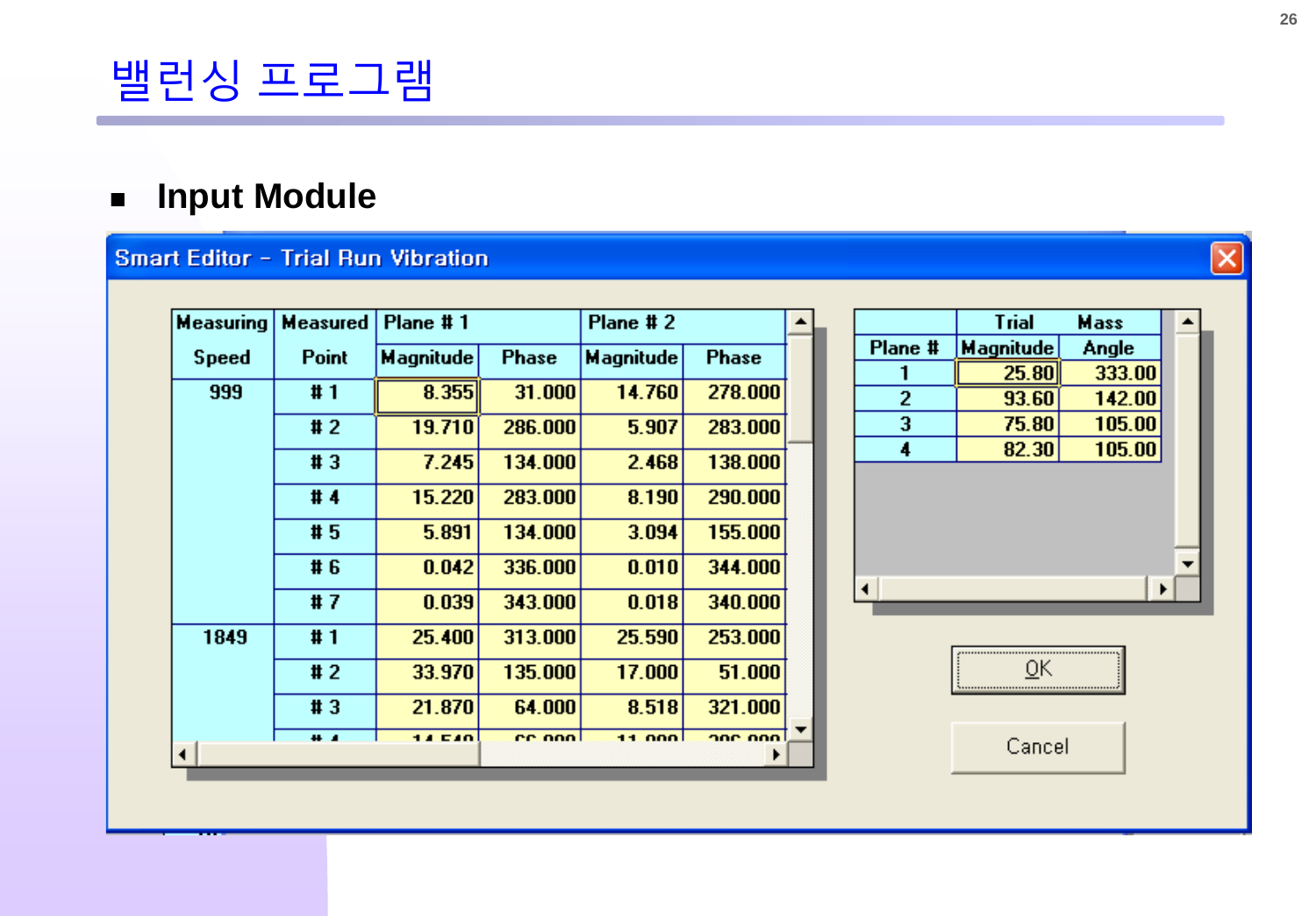#### **Output Module**

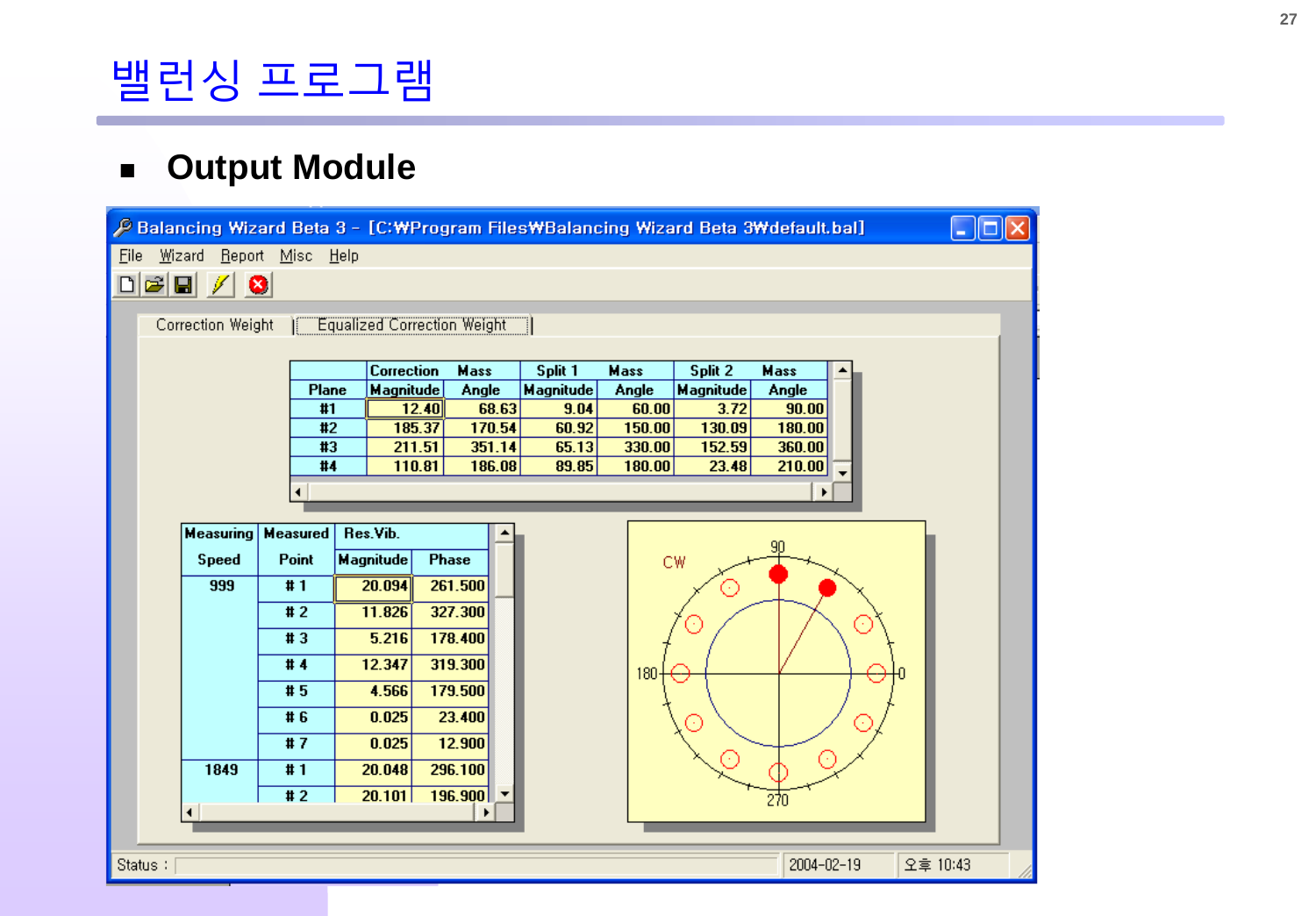## 회전체 분류(ISO)

 **Class 1 : Rigid Rotor : These rotors may be balanced in any two arbitrary axial planes and will remain in balance throughout the operating speed range** 

**(ex., Gear wheel etc.)**

 **Class 2 : Quasi-flexible Rotors : These rotors are not perfectly rigid but may be adequately balanced in a low-speed balancing machine and will maintain smooth operation throughout the speed range (ex., Shaft with grinding wheel, Jet-engine compressor rotor, Printingpress roller, Computer memory drum, Five-stage centrifugal pump, Multistage pump impeller, Impeller pump, Steam turbine rotor)**

**Single and two plane constant-speed balancing is usually adequate**